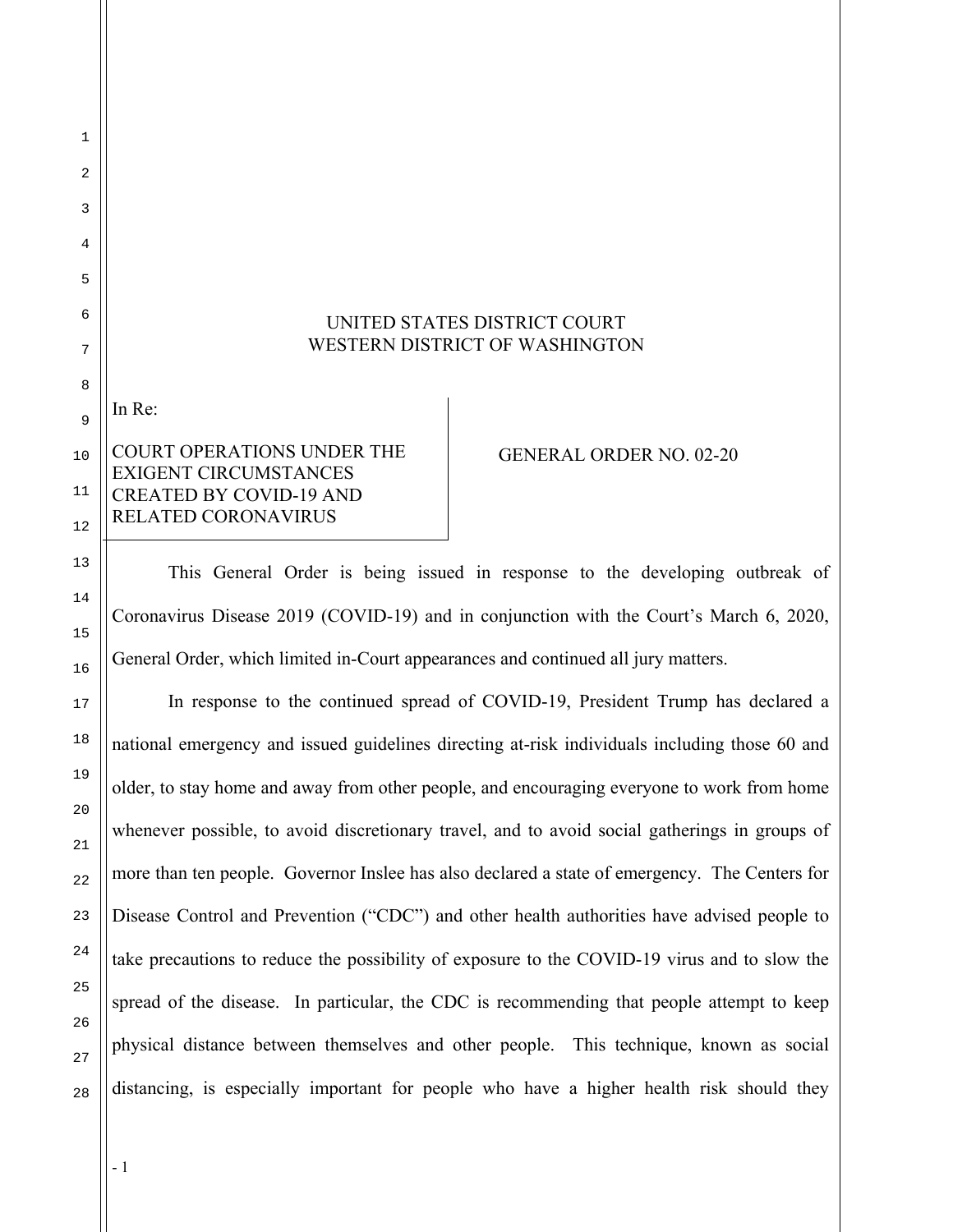contract the disease. The CDC is recommending employers attempt to minimize exposure between employees and the public and to consider the public health and safety when scheduling group or public events. Additionally, there is recent evidence indicating that COVID-19 may be spread by persons who are asymptomatic.

Given this guidance, and to protect the safety and health of all those entering and working in the Courthouse, the Court ORDERS, effective immediately:

1. The Seattle and Tacoma Courthouses will be closed to the public except as stated below. This temporary closure will last at least 30 days and may be continued based on public health guidance.

2. All civil and criminal hearings and trial dates in these Courthouses scheduled to occur before June 1, 2020, are continued pending further order of the Court. The Court may proceed with video/telephonic conferences as appropriate and at the discretion of individual judges. Scheduling orders in cases may need to be amended as appropriate on a case-by-case basis. This paragraph does not apply to Bankruptcy Court hearings, which are addressed below.

3. All grand jury proceedings scheduled before June 1, 2020, are continued.

4. With regard to criminal matters, due to the Court's reduced ability to obtain an adequate spectrum of jurors and the effect of the above public health recommendations on the availability of witnesses, counsel and Court staff to be present in the courtroom, the time period of the continuances implemented by this General Order will be excluded under the Speedy Trial Act, as the Court specifically finds that the ends of justice served by ordering the continuances outweigh the best interests of the public and any defendant's right to a speedy trial, pursuant to 18 U.S.C.  $\S3161(h)(7)(A)$ . For the same

1

- 2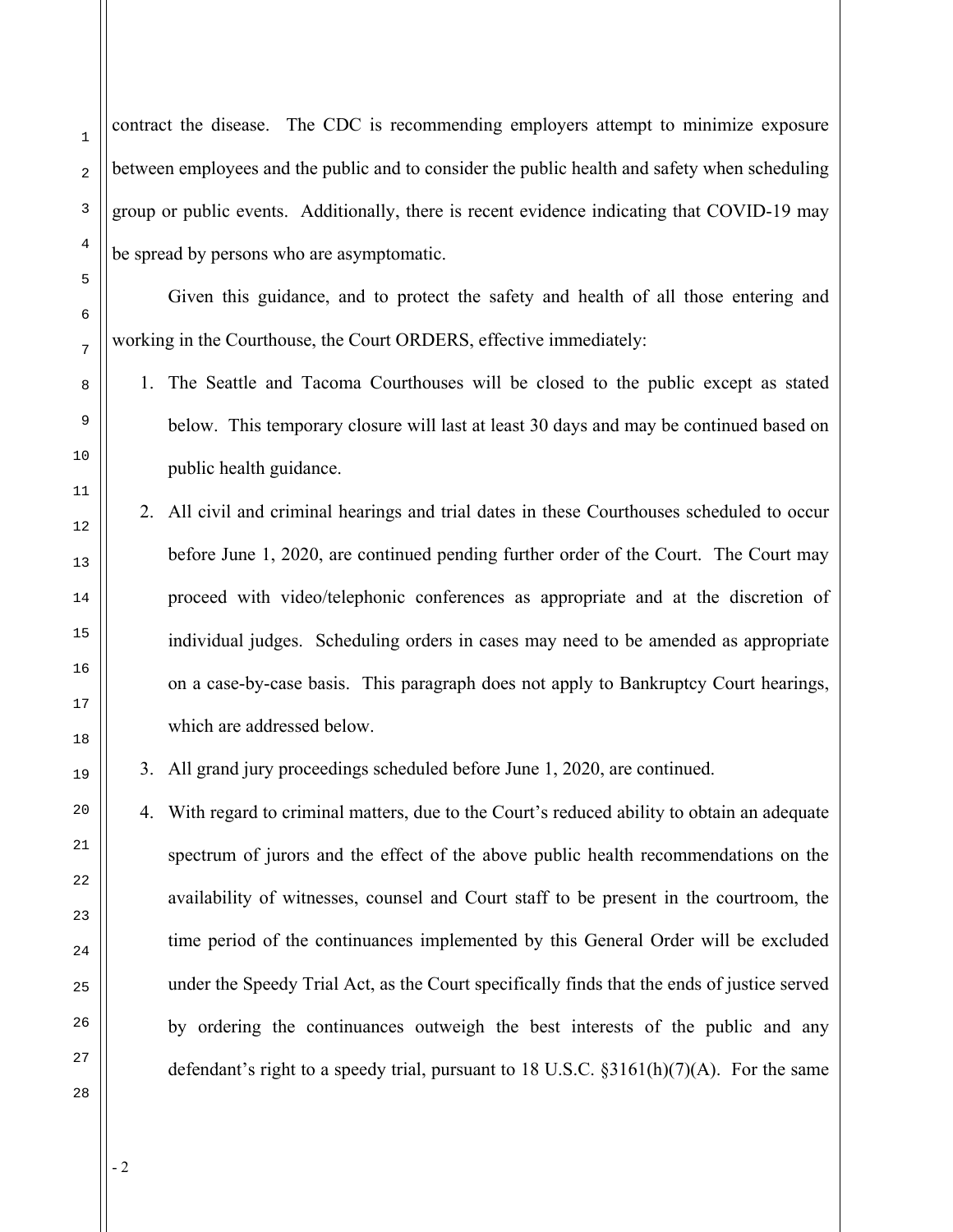reasons, the Court finds under 18 U.S.C. § 3060(C) extraordinary circumstances exist, and justice requires delay of all criminal preliminary hearings during the time period of the continuances implemented by this order.

- 5. All criminal initial appearances and detention hearings will be conducted via video/telephone conference with the defendant's permission, unless directed otherwise by the Court.
- 6. Due to the nature of bankruptcy proceedings, the Bankruptcy Court will continue with scheduled non-evidentiary hearings telephonically as posted on the Bankruptcy Court's website (www.wawb.uscourts.gov) and announced by the individual bankruptcy judge. All evidentiary hearings and trial dates scheduled to occur before June 1, 2020, are continued pending further order. These may proceed with video/telephonic conferences as appropriate and at the discretion of individual judges. Scheduling orders in cases may need to be amended as appropriate on a case-by-case basis.
- 7. Individual judges may continue to conduct emergency matters in the Seattle and Tacoma Courthouses if necessary after considering the above public health situation. Those required to attend these matters will be permitted to enter the Courthouses.
- 8. This Order does not affect the Court's consideration of civil or criminal motions that can be resolved without oral argument. Attorneys and pro se parties are encouraged to continue to file documents with the Court electronically through CM/ECF.
	- 9. Staff in each of the Clerks' Offices will be available by telephone, mail will be received, and new filings will be processed. However, the Court's intake window will be closed. Those wishing to make in-person filings will be directed to leave such materials at established drop off points near the entrance to the courthouses.

- 3